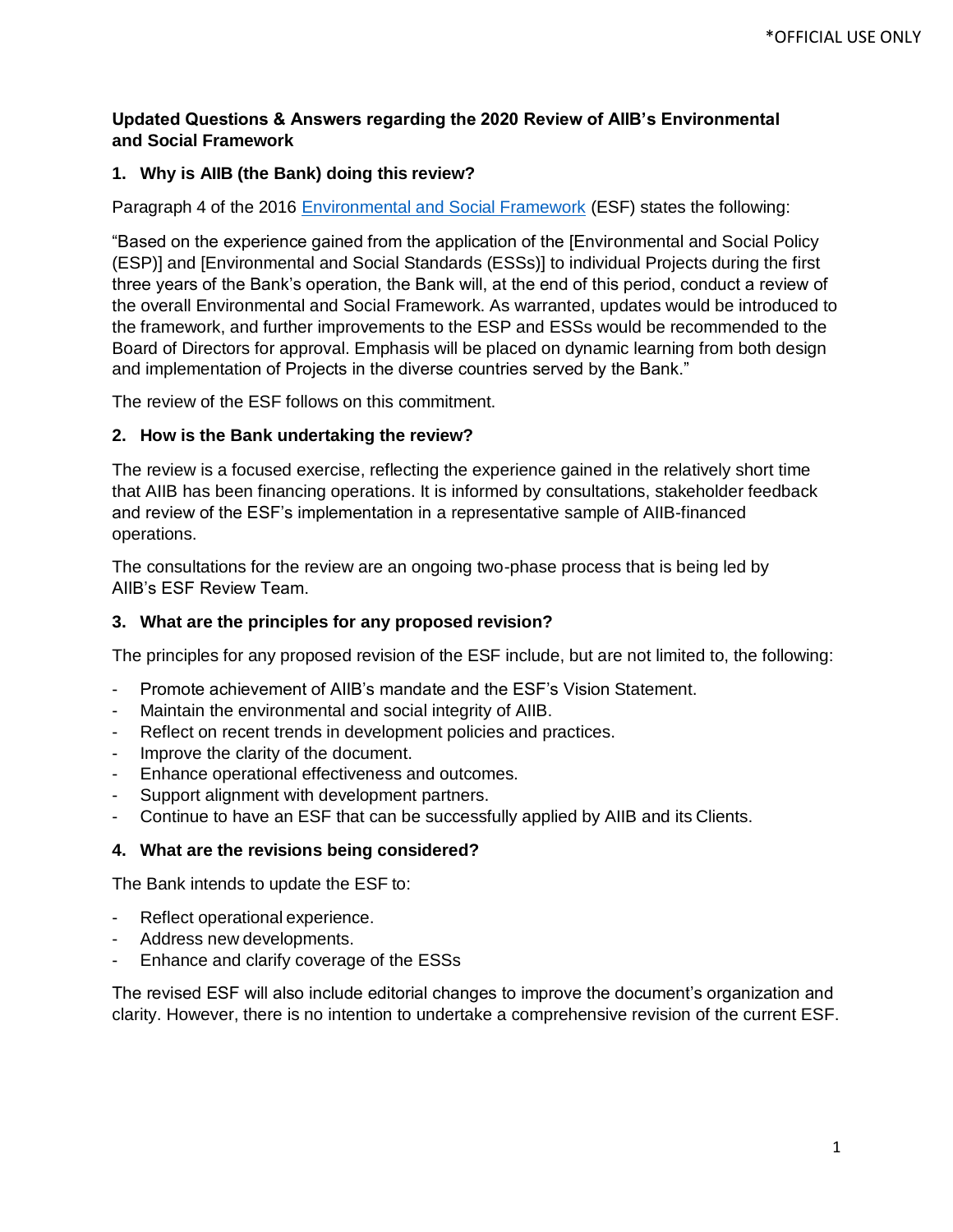# **5. What form are the consultations taking, and are there targeted face-to-face consultations?**

Stakeholder inputs are being gathered via online discussions and written submissions. Due to the global pandemic, we are not able to hold the previously anticipated face-to-face consultations.

# **6. How is the ESF review taking stakeholders into account?**

The consultation process for the ESF review includes a wide variety of stakeholders. They include:

- Member governments.
- Clients (including both public and private sector).
- External stakeholders.

The review is also being supported by Early Learning Assessments prepared by the CEIU. Given the current pandemic, it will not be possible to consult directly with Project-affected People from AIIB-supported projects at the field level.

## **7. What is the difference between the two consultation phases?**

In the first phase, we heard views from a number of parties on the scope and content of the ESF and experience with the ESF's application.

For the second phase, a revised draft ESF has been posted for consultation and comments.The revised draft ESF benefits from consideration of the inputs received during the first phase.

## **8. Does the revised draft ESF that has been posted for consultation and comments show the changes from the existing ESF?**

The Draft Revised ESF that has been posted is a clean version that shows in blue highlight the substantive changes from the existing ESF. Because the revision required editorial changes to improve the document's organization and clarity, the track change version proved to be too difficult to read. Consequently, it was decided to post a clean version showing only the substantive edits in blue highlight.

## **9. What is the schedule for the two consultation phases?**

The first phase of consultations was completed on March 20, 2020.

The second phase of consultations will be from September 8 to November 9, 2020.

## **10. How can I participate in the consultations?**

Submission requirements are outlined below.

*During the public consultation process, written submissions can be sent through the following:* 

#### *By Email: [esfreview@aiib.org](mailto:esfreview@aiib.org)*

*By Mail: Asian Infrastructure Investment Bank, Tower A, Asia Financial Center, No.1, Tianchen East Road, Chaoyang District Beijing 100101, People's Republic of China*